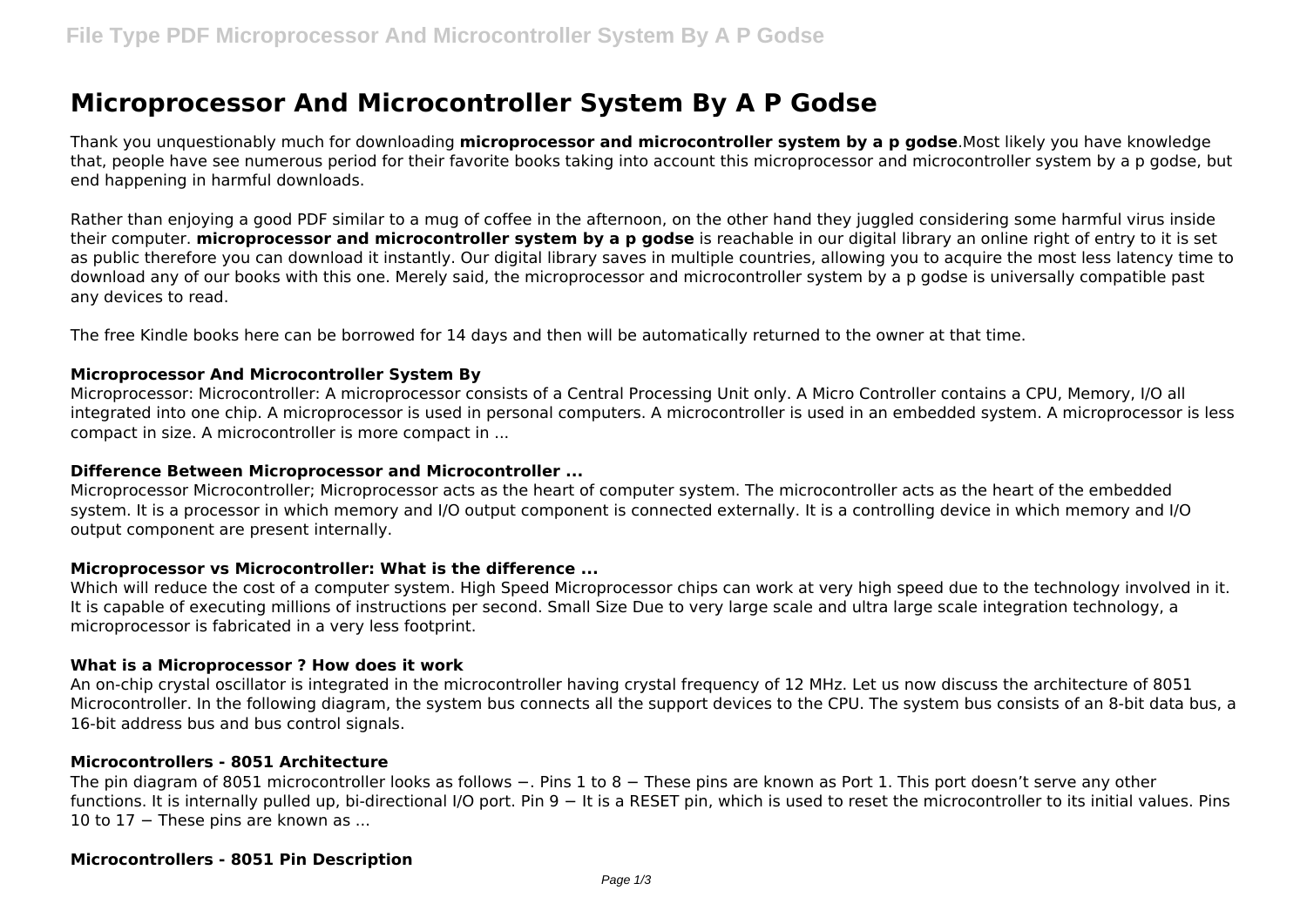A microprocessor is an IC that has only the CPU inside them i.e. only the processing powers such as Intel's Pentium 1,2,3,4, core 2 duo, i3, i5 etc. These microprocessors don't have RAM, ROM, and other peripheral on the chip. A system designer has to add them externally to make them functional.

# **Microprocessor And Microcontrollers Notes PDF [2021] BTech**

INTR is the only non-vectored interrupt in 8085 microprocessor. Maskable and Non-Maskable Interrupts – Maskable Interrupts are those which can be disabled or ignored by the microprocessor. These interrupts are either edge-triggered or level-triggered, so they can be disabled.

## **Interrupts in 8085 microprocessor - GeeksforGeeks**

Quark D2000 microcontroller is one of the most robust microcontrollers and has more I/O controls than other microcontrollers. It is based on ×86 intel Microcontroller family. It is a 32-bit microcontroller running at 32MHz with 8K SRAM and 32K FLASH. It is tremendously flexible as it requires only up to 3.3 volts DC supply. #10 Launchpad MSP430

## **10 Best Microcontroller Boards for Engineers and Geeks ...**

Features of Microprocessor. Low Cost - Due to integrated circuit technology microprocessors are available at very low cost. It will reduce the cost of a computer system. High Speed - Due to the technology involved in it, the microprocessor can work at very high speed. It can execute millions of instructions per second. Small Size - A microprocessor is fabricated in a very less footprint due to ...

# **What is Microprocessor: Block Diagram, Evolution, Working ...**

The 68HC11 (6811 or HC11 for short) is an 8-bit microcontroller (µC) family introduced by Motorola in 1984. Now produced by NXP Semiconductors, it descended from the Motorola 6800 microprocessor by way of the 6801.It is a CISC microcontroller. The 68HC11 devices are more powerful and more expensive than the 68HC08 microcontrollers, and are used in automotive applications, barcode readers ...

## **Motorola 68HC11 - Wikipedia**

INTR – It is an interrupt request signal. INTA' – It is an interrupt acknowledgement sent by the microprocessor after INTR is received. 5. Reset Signals: RESET IN' – When the signal on this pin is low(0), the program-counter is set to zero, the buses are tristated and the microprocessor unit is reset. RESET OUT – This signal indicates that the MPU is being reset.

## **Pin diagram of 8085 microprocessor - GeeksforGeeks**

With the help of CPU all the components of microcontroller is connected into a single system. Instruction fetched by the programmable memory is decoded by the CPU. Memory – In a microcontroller memory chip works same as microprocessor. Memory chip stores all programs & data.

## **Microcontroller Basics, Types and Applications**

The STM32 is a family of microcontroller ICs based on the 32-bit RISC ARM Cortex-M33F, Cortex-M7F, Cortex-M4F, Cortex-M3, Cortex-M0+, and Cortex-M0 cores. STMicroelectronics licenses the ARM Processor IP from ARM Holdings.The ARM core designs have numerous configurable options, and ST chooses the individual configuration to use for each design.

## **STM32 - Wikipedia**

RISC (reduced instruction set computer) is a microprocessor that is designed to perform a smaller number of types of computer instruction s so that it can operate at a higher speed (perform more millions of instructions per second, or MIPS ). Since each instruction type that a computer must